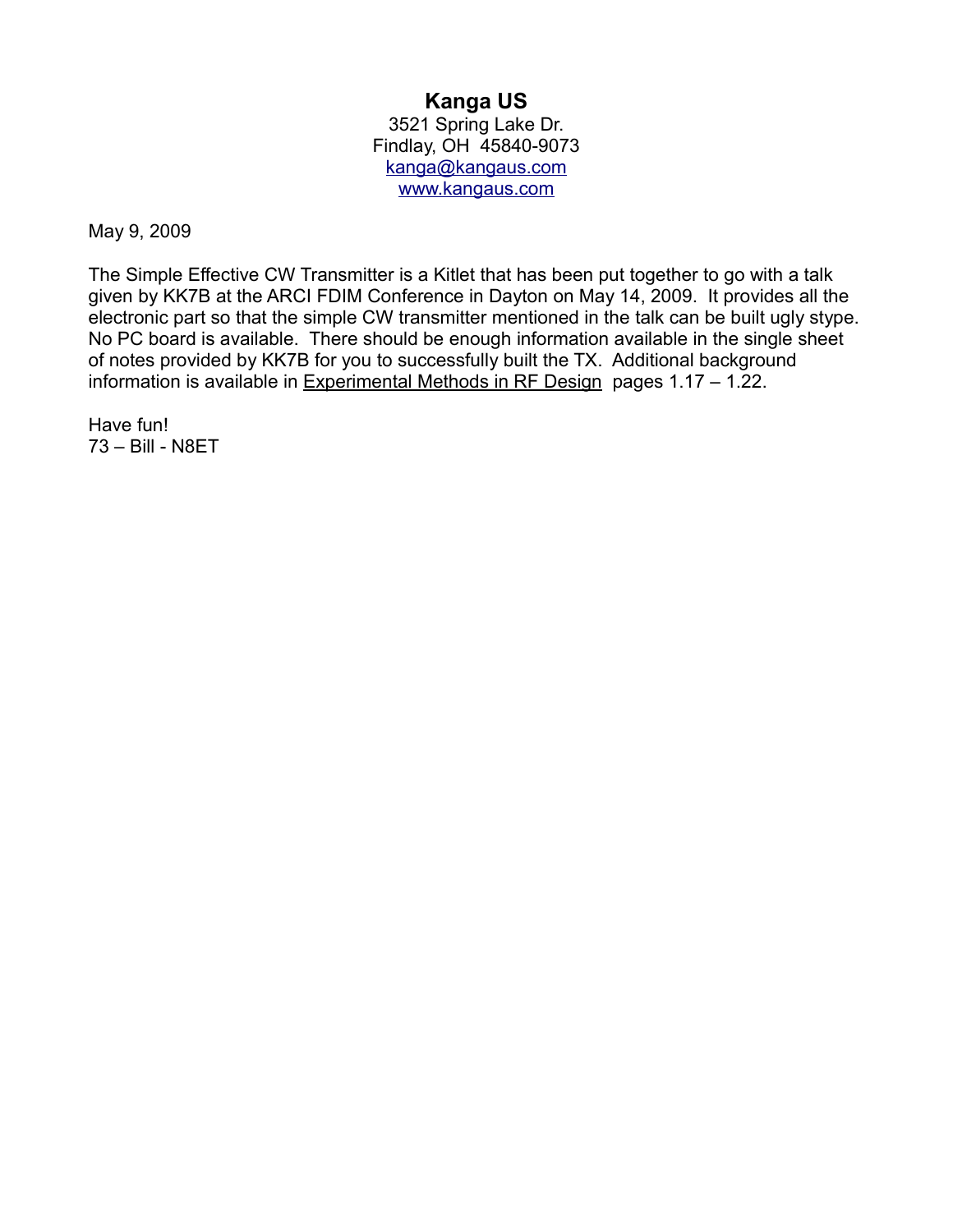## A very simple, effective CW Transmitter



Note:s To optimize for 9v DC power, experiment with smaller values of emitter resistor on Q2, an extra turn on the secondary of T1, and use the Smith Chart to optimize the values of L1 and C1 for a lower impedance load presented to the collector of Q3. For more power output, Q3 may be paralled 2N3904 devices or a different transistor type. Increasing the power output will require more drive from Q2

Several hundred of these simple transmitters have evolved since 2005 by RF Design students at Portland State University. Testing is done in class using a #47 light bulb load and a clip lead antenna to radiate enough signal to pick up in a nearby receiver. The original design by Wes Hayward appears as figure 1.34 in EMRFD, but students are encouraged/requred to modify the design to meet different criteria.